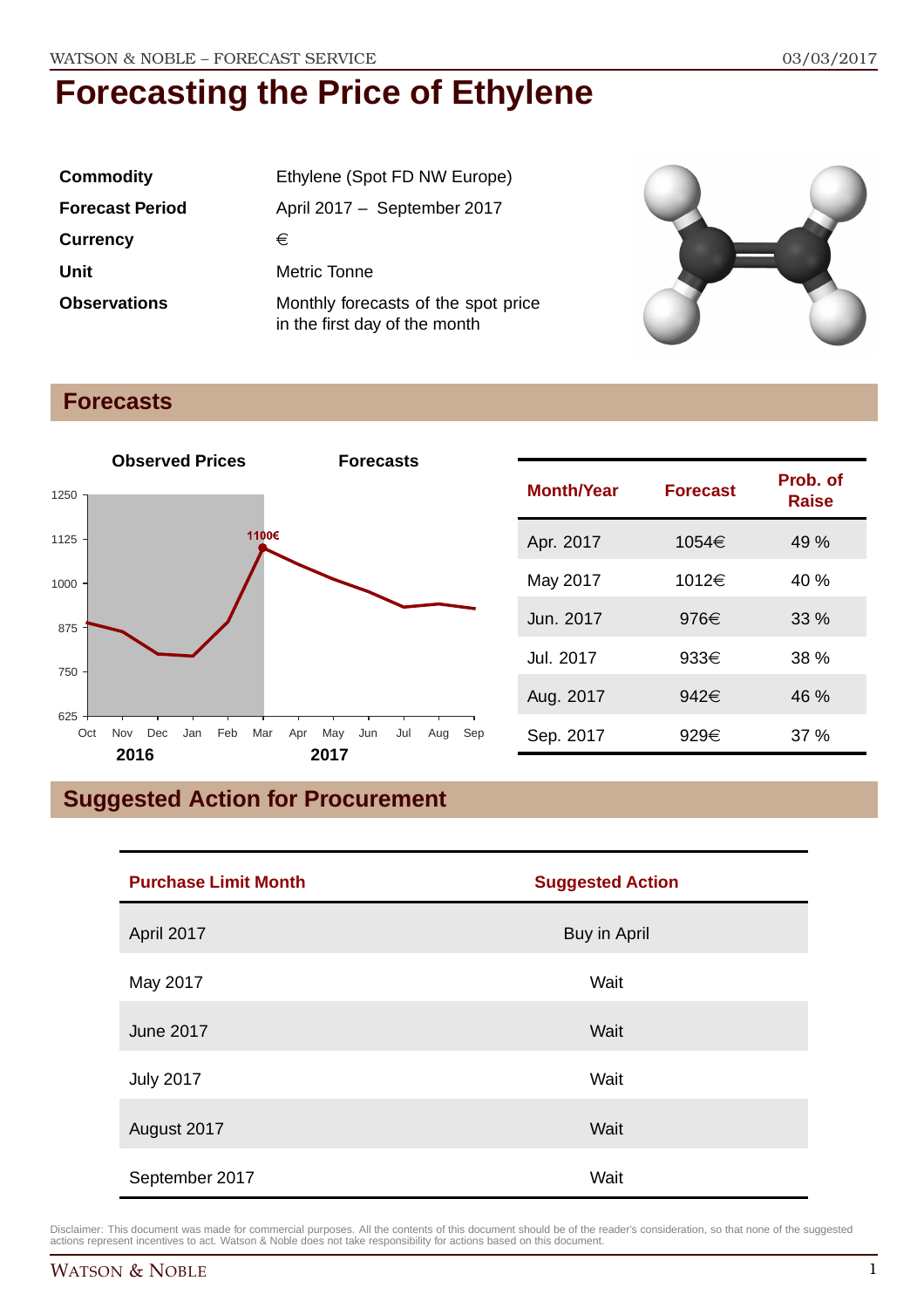### **Impact Analysis: One Month Forecast**



Our algorithm forecasts a lower price of Ethylene in one month: it is expectable that the price decreases 4.21% from  $1100 \in$  to 1054 $\in$  until the beginning of April.

## **Indices of Factors**



### **Interpretation**

- **Increase of Supply**: Negative pressure of the Supply index
- **Decrease of Demand**: Negative pressure of the Demand index
- **Positive pressure of the index of Ethylene**
- **Considerably negative pressure of the index of variables representing the market upstream**
- Negative pressure of the index of variables representing the market downstream
- **Negative pressure of the financial index**
- Slightly positive pressure of other commodities and other factors
- Focus on UK, US, and Japan

### **Impact per Country**

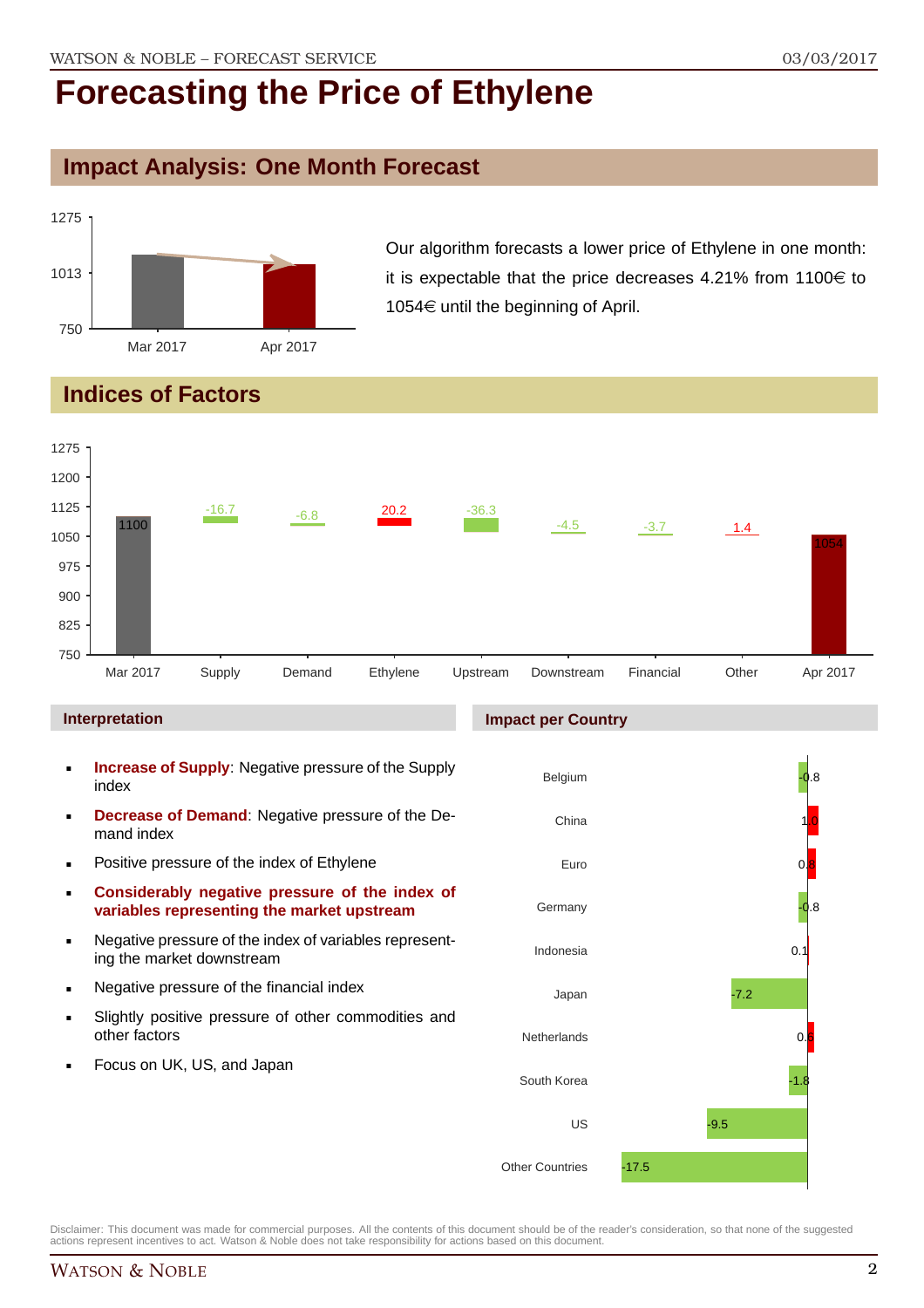### **Impact Analysis: Two Months Forecast**



Our algorithm forecasts a lower price of Ethylene in two months: it is expectable that the price decreases 8.03% from  $1100 \in$  to 1012 $\in$  until the beginning of May.

## **Indices of Factors**



### **Interpretation**

- **Increase of Supply**: Negative pressure of the Supply index
- Slight increase of Demand: Positive pressure of the Demand index
- **Positive pressure of the index of Ethylene**
- **Considerably negative pressure of the index of variables representing the market upstream**
- Negative pressure of the index of variables representing the market downstream
- **Negative pressure of the financial index**
- **Negative pressure of other commodities and other** factors
- Focus on UAE, US, and Euro

### **Impact per Country**

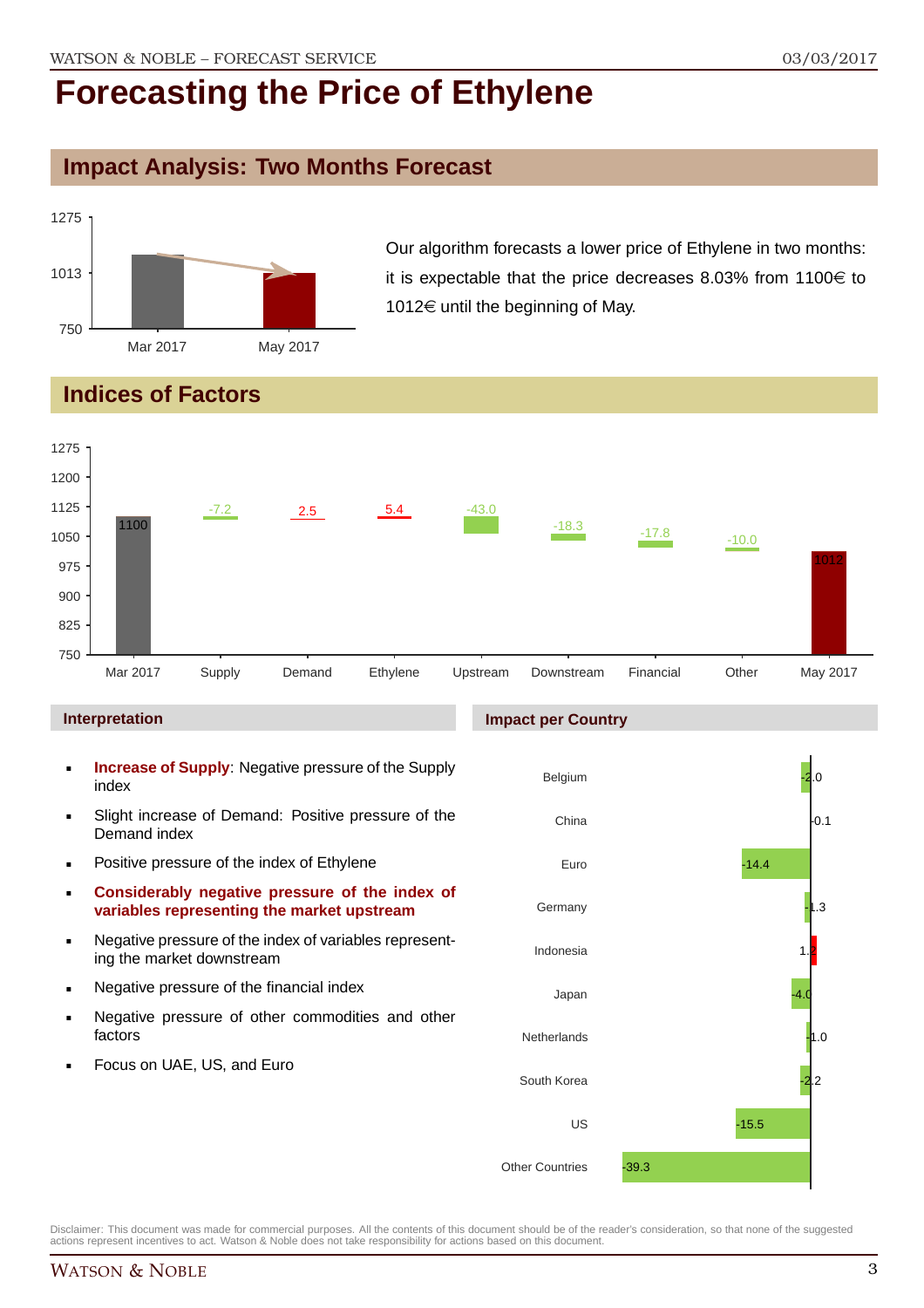### **Impact Analysis: Three Months Forecast**



Our algorithm forecasts a lower price of Ethylene in three months: it is expectable that the price decreases 11.24% from 1100 $\in$  to 976 $\in$  until the beginning of June.

## **Indices of Factors**



### **Interpretation**

- Slight decrease of Supply: Positive pressure of the Supply index
- **Increase of Demand**: Positive pressure of the Demand index
- Negative pressure of the index of Ethylene
- **Considerably negative pressure of the index of variables representing the market upstream**
- Negative pressure of the index of variables representing the market downstream
- **Negative pressure of the financial index**
- **Considerably negative pressure of other commodities and other factors**
- Focus on UAE, US, and Euro

### **Impact per Country**

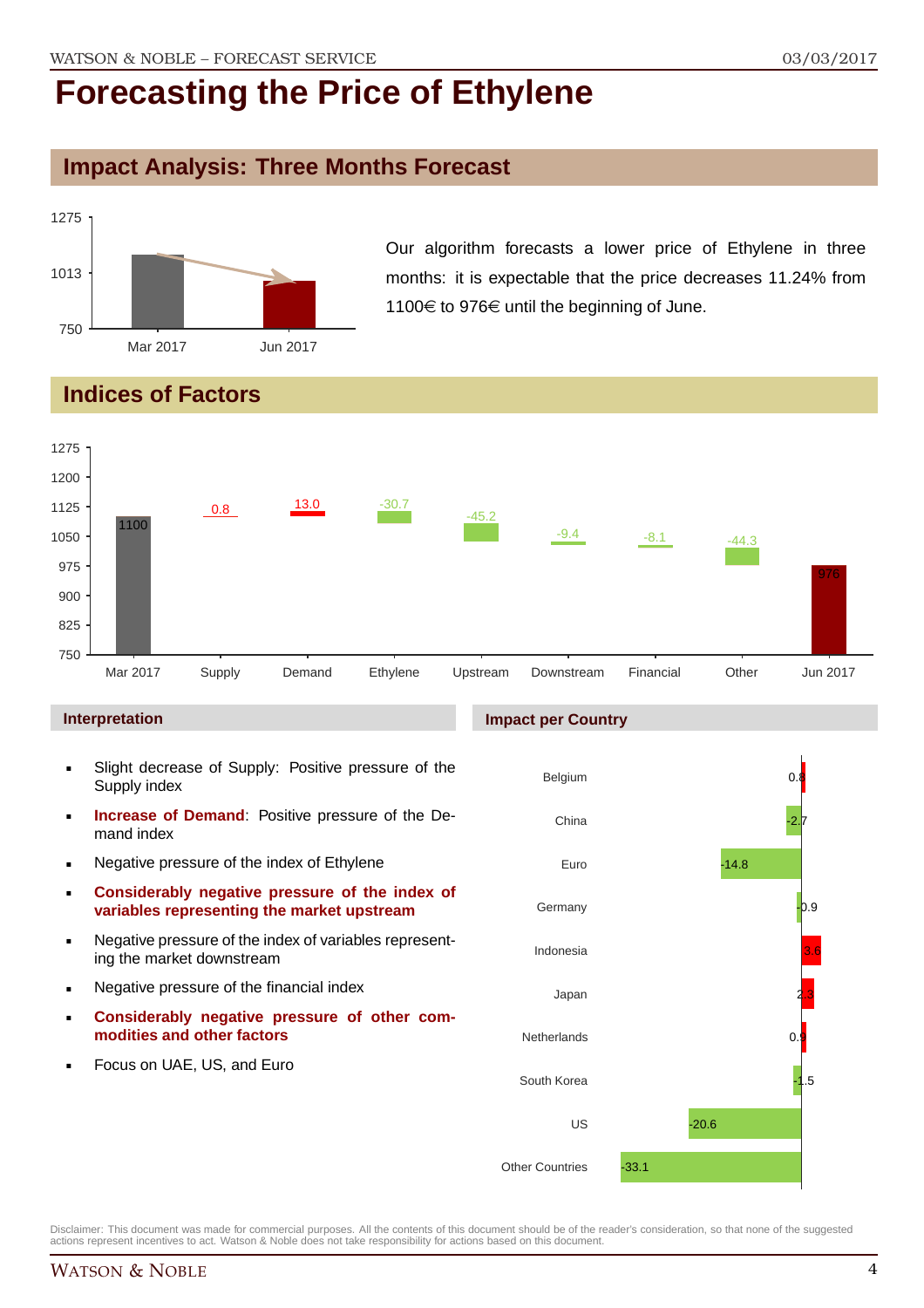# **Impact Analysis: Four Months Forecast**



Our algorithm forecasts a lower price of Ethylene in four months: it is expectable that the price decreases 15.19% from 1100 $\in$  to  $933 \in$  until the beginning of July.

## **Indices of Factors**



### **Interpretation**

- Slight increase of Supply: Negative pressure of the Supply index
- **Increase of Demand**: Positive pressure of the Demand index
- Negative pressure of the index of Ethylene
- **Considerably negative pressure of the index of variables representing the market upstream**
- Negative pressure of the index of variables representing the market downstream
- **•** Positive pressure of the financial index
- **Considerably negative pressure of other commodities and other factors**
- Focus on Euro, UAE, and Taiwan

# Belgium

**Impact per Country**

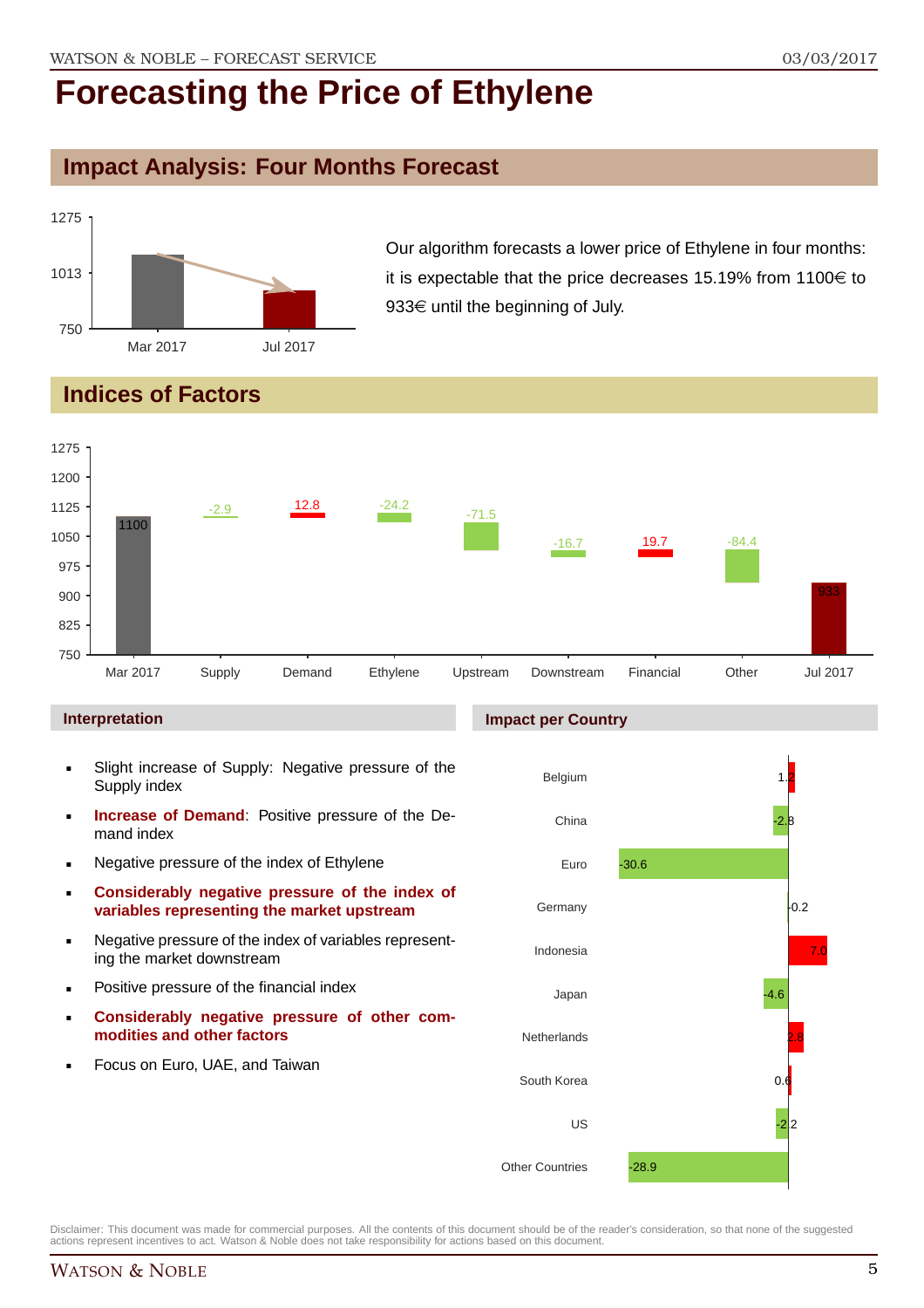### **Impact Analysis: Five Months Forecast**



Our algorithm forecasts a lower price of Ethylene in five months: it is expectable that the price decreases 14.38% from  $1100 \in$  to  $942 \in$  until the beginning of August.

## **Indices of Factors**



### **Interpretation**

- **Increase of Supply**: Negative pressure of the Supply index
- Slight increase of Demand: Positive pressure of the Demand index
- **Positive pressure of the index of Ethylene**
- **Considerably negative pressure of the index of variables representing the market upstream**
- Negative pressure of the index of variables representing the market downstream
- Slightly negative pressure of the financial index
- **Considerably negative pressure of other commodities and other factors**
- Focus on UAE, UK, and Taiwan

## **Impact per Country**

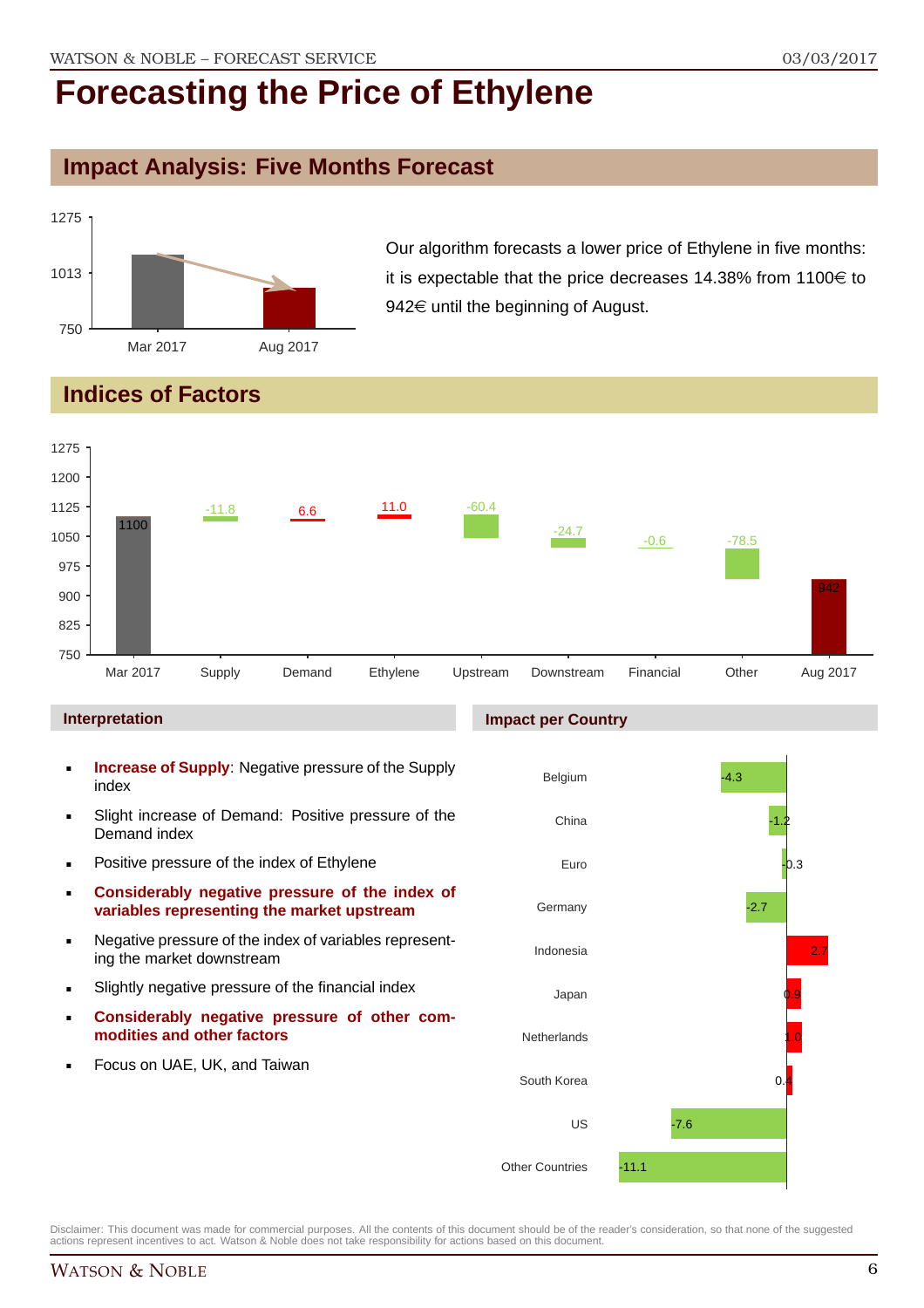## **Impact Analysis: Six Months Forecast**



Our algorithm forecasts a lower price of Ethylene in six months: it is expectable that the price decreases 15.56% from  $1100 \in$  to  $929 \in$  until the beginning of September.

### **Indices of Factors**



### **Interpretation**

- **Decrease of Supply**: Positive pressure of the Supply index
- **Increase of Demand**: Positive pressure of the Demand index
- **Slightly positive pressure of the index of Ethylene**
- **Considerably negative pressure of the index of variables representing the market upstream**
- Negative pressure of the index of variables representing the market downstream
- Slightly negative pressure of the financial index
- **Considerably negative pressure of other commodities and other factors**
- Focus on UAE, Euro, and Taiwan

### **Impact per Country**

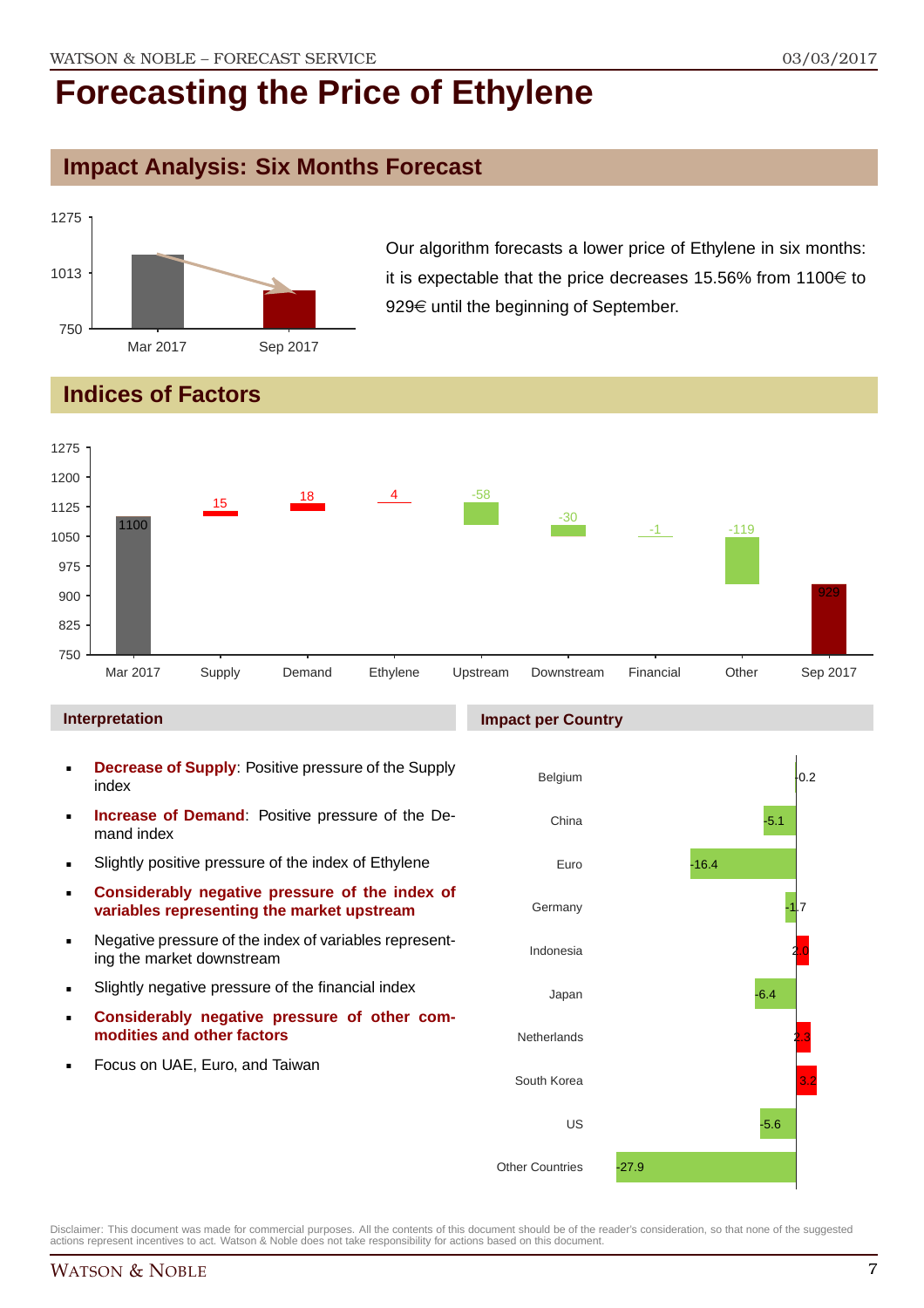## **APPENDIX – Technical Explanation of the Impact Analysis**

In this appendix, we explain the impact analysis of the factors that most contribute for our forecasts.

This Impact Analysis is conducted individually for **each time horizon**, allowing for a distinction between the indices of variables that contribute for our forecasts at short and medium run.

For each time horizon, our analysis has **two components**: first, we present the impact of variables grouped by **indices of factors**; second we present the impact of variables grouped by **indices of countries**.

### **Indices of Factors**

**Indices of factors** are indices of the weighted contributions of the variables grouped in those factors.

**Supply Index:** composed of macroeconomic variables of the producing and exporting countries. It includes variables such as production, exchange rates, inflation, monetary policy, and wages. For example, an increase in wages implies higher production costs which should (in linear, general, and ceteris paribus terms) generate an incentive to increase prices;

**Demand index**: composed of macroeconomic variables of the consuming and importing countries. It includes variables such as production, exchange rates, inflation, monetary policy, and wages. For example, a decrease in a consumer confidence index should (in linear, general, and ceteris paribus terms) increase savings and decrease demand, leading to lower prices;

**Ethylene Index**: composed of variables related to Ethylene. It includes variables such as the price of Ethylene in different regions of the world and exports, imports, and producer prices of Ethylene in some countries. For example, an increase in the price of Ethylene in other region may imply an increase in the price of Ethylene in Europe due to arbitrage movements;

**Upstream index**: composed of variables related to Ethane and Propane. It includes variables such as the price and exports, imports, and producer prices of the inputs in some countries. For example, an increase in the price of Ethane should (in linear, general, and ceteris paribus terms) generate an increase in the price of Ethylene;